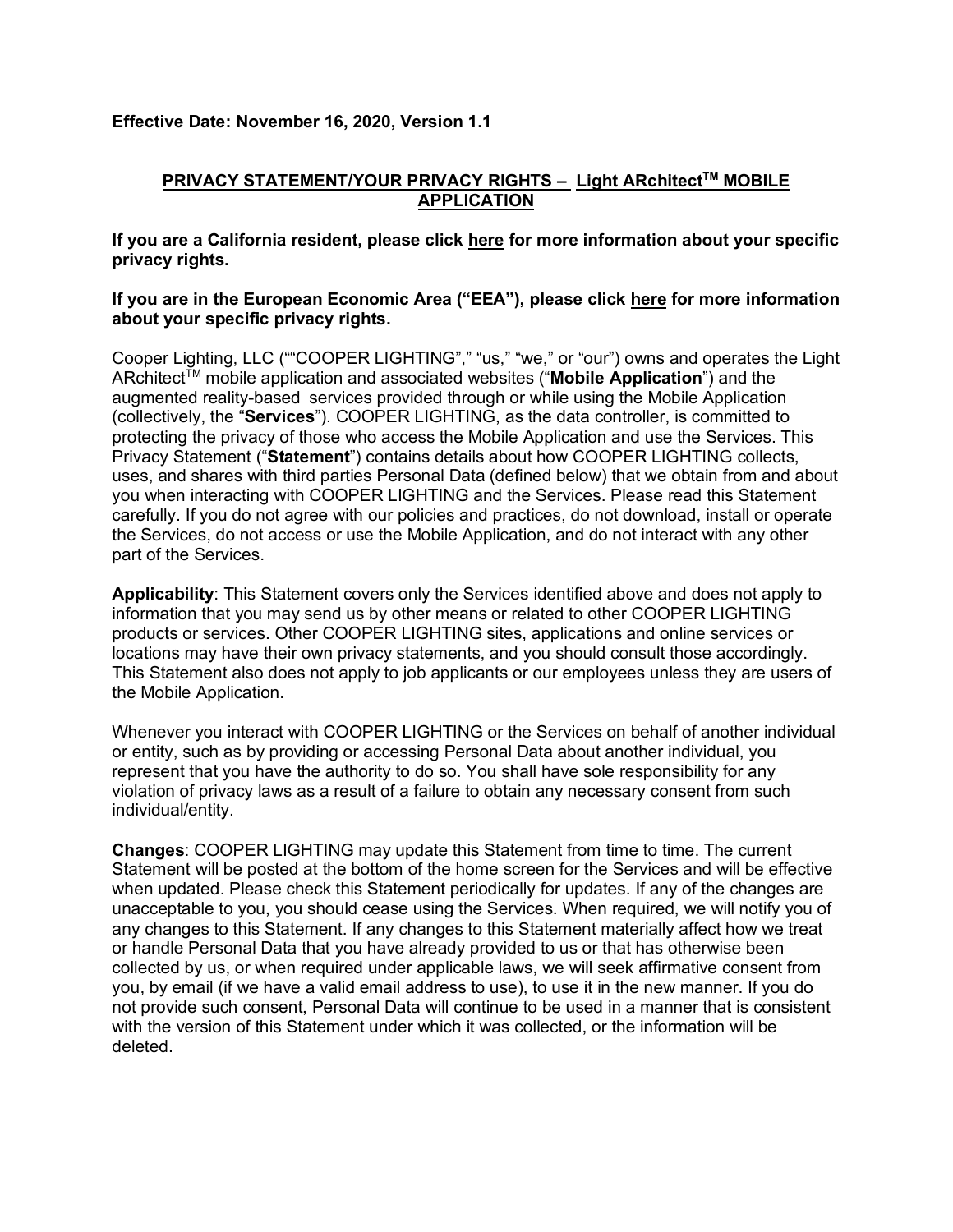## **What Information Do We Collect?**

Personal Data ("**Personal Data**") is any information relating to an identified or identifiable natural person ("**Data Subject**").

## *Sources of Personal Data:*

We collect information about you and how you use the Services in several ways, including:

- **Information you provide to us directly.** We collect the information you provide to us directly, such as when registering on or accessing the Mobile Application, signing up for offers, or communicating with us.
- **Information collected or inferred from your use of the Services.** We collect information about the Services and how you use them, such as information collected automatically when you visit or use our Mobile Application, download a mobile application, or otherwise interact with the Services.
- **Information from third parties.** To the extent permitted by applicable law, in addition to our websites, applications and other digital channels, we may also obtain information about you from other third party sources, such as public databases, joint marketing partners, social media platforms and content providers, companies that provide or sell lists of potential purchasers, and other Services users.
- **Information from Social Network Services ('SNS').** Depending on your social media settings, if you choose to connect your social media account to your COOPER LIGHTING account, certain data from your social media account will be shared with us, which may include data that is part of your profile. If you interact with us through SNS we might process your personal information in accordance with this Statement. What data we process will depend on what personal information you have provided to the SNS (such as your name, email address and other information you have made publicly available) when creating your account. Note that the data we collect from and through a SNS may depend on the privacy settings you have set with the SNS and the permissions you grant to us in connection with linking your account with our products or services to your account with an SNS. Your interactions with third parties through an SNS or similar features are governed by the respective privacy policies of those third parties and your agreement with the SNS. You acknowledge that you are entitled to use your SNS account for the purposes described herein without breach by you of any of the terms and conditions that govern the SNS.

We may combine information that we receive from the various sources described in this Privacy Statement, including third party sources, with Personal Data and use or disclose it for the purposes identified below.

## *Information We Collect:*

The types of information that COOPER LIGHTING collects about you include:

- **Contact and account information**, such as your name, postal address, email address, phone number, user name and password
- **Financial information**, such as your credit/debit card number or bank account number (if any product or service purchase capability is incorporated into the Mobile Application)
- **Demographic information**, such as your age, race, gender, education, or date of birth
- **Technical information gathered when you interact with the Services**, such as IP address, browser information, ICCID, device type, app and OS version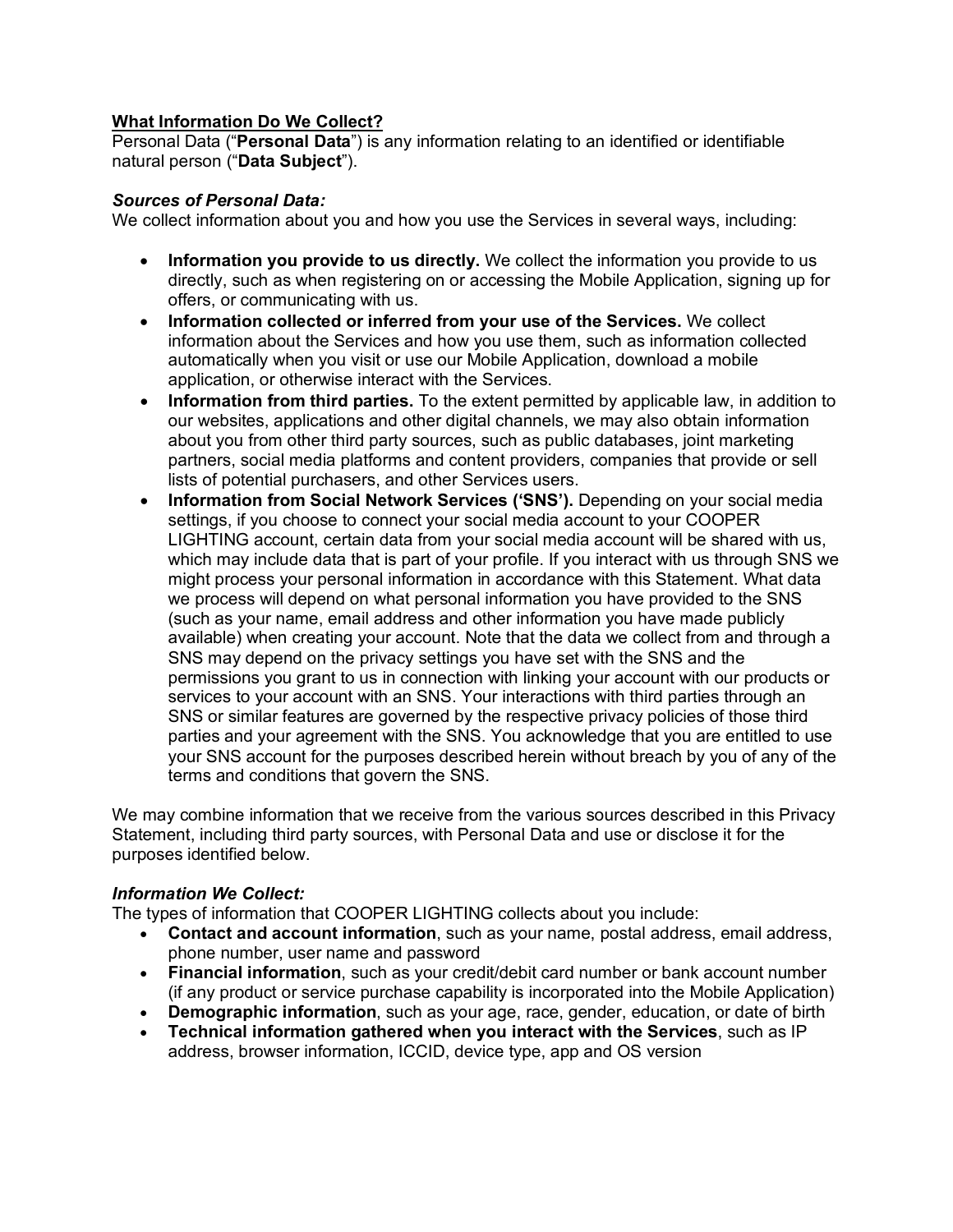- **Internet or other electronic network activity information**, such as your browsing history, search history, and information regarding your interactions with and use of the Services (including the Mobile Application, and advertisements)
- **Employment information**, such as job title, employment history, or other professional information
- **Commercial information and preferences**, including records of personal property, products or services purchased, obtained, or considered, or other purchasing or consuming histories or tendencies
- **Geolocation data**
- **Audio, electronic, visual, thermal, olfactory, or similar information**, such as pictures
- **Inferences** drawn from any of the information we collect to create a profile about you reflecting your preferences, characteristics, psychological trends, predispositions, behavior, attitudes, intelligence, abilities, and aptitudes

# **How Do We Use Your Personal Data?**

We may use your information in a number of ways, including:

- **To provide you with the Services,** such as to register and administer your account, provide Services you may request; support your Services; diagnose, repair and track service and quality issues; communicate with you about your Services; install and configure changes and updates to your Services; authenticate users of our Services; verify your eligibility for certain programs or benefits; or to respond to your requests, complaints, and inquiries.
- **For our own internal business purposes**, such as to evaluate or audit the usage, performance and safety of our Services; evaluate and improve the quality of our Services and design new services; operate the Site and customize the content; internal research purposes; display or evaluate the effectiveness of our advertising or marketing efforts; or maintain internal business records.
- **For legal, safety or security reasons,** such as to comply with legal requirements; protect the safety, property or rights of COOPER LIGHTING, Services users, or others; and detect, prevent, and respond to security incidents or other malicious, deceptive, fraudulent, or illegal activity.
- **For marketing.** We may use your Personal Data to market our products or services or those of third parties. When required by law, we will seek your consent for such marketing.
- **In an anonymous or aggregated format.** We may also use your information in an anonymized or aggregate manner for any purpose.

When you install and open the Mobile Application, you may be asked to register with COOPER LIGHTING and thereby to establish an account. Establishing an account requires that you provide to COOPER LIGHTING your designated email address and that you select and enter a password. The Mobile Application may also request permission to send you notifications and to allow access to your locations while using the Mobile Application, as well as request access to your camera or photos while using the Mobile Application. You may withhold your consent to receive notifications or to allow the Mobile Application to access your location, camera, or photos but doing so may impact your ability to fully utilize the Mobile Application. If applicable, after registering using the Mobile Application, you will be sent a verification email to the email address you provided for the purpose of verifying your account ID. You will be instructed to click on the link in the verification email to complete the registration process and to continue with your Mobile Application experience.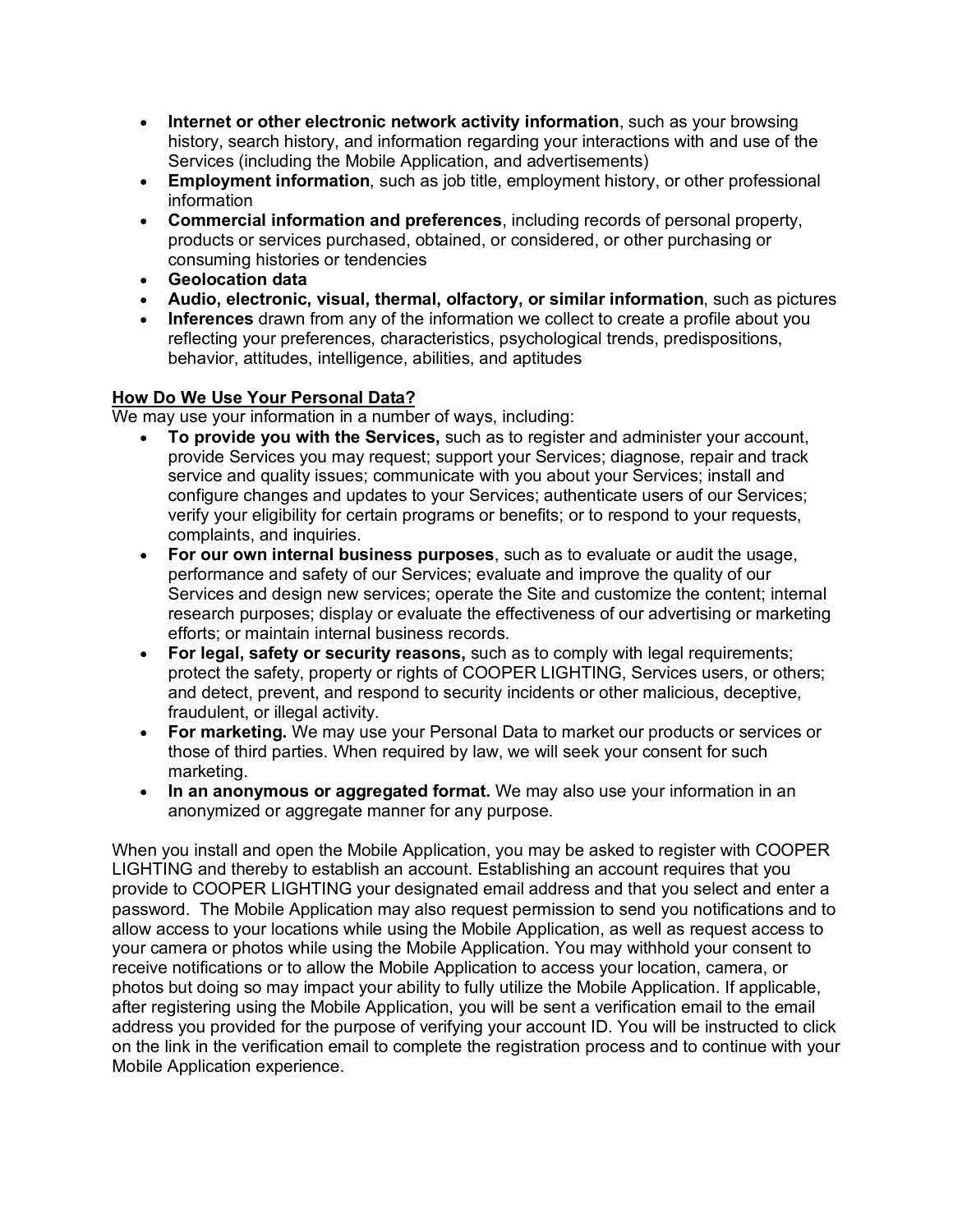In addition to the information collected in the registration process described above, once you have registered, we may ask you for additional information to create a user profile such as your telephone number, address, and in some cases, credit card or other billing information for additional services you may order which may be stored by a third party processor with which we have a business relationship. Answering these questions allows us to establish and maintain your user account. After you complete the registration process, your account registration allows you to provide certain additional basic profile information, including photos. Names and profile photos may be shown to others in connection with the Mobile Application. You should only use photos you are willing to make public. Your email address will be stored and used as an identifier for you and for communications to you from COOPER LIGHTING.

If we ask you to provide us with your data, but you chose not to, in some cases we will not be able to provide you with the full functionality of our products, services, systems or applications. Also, we might not be able to respond to requests you might have.

# **With Whom Do We Share Your Information?**

We may share your Personal Data with entities other than the COOPER LIGHTING entity that originally collected it, including the categories of recipients described below:

- **Affiliates and subsidiaries**: Due to our global nature, we may share your Personal Data with our parent company Signify N.V. and its affiliates, subsidiaries, business units and other companies that share common ownership for the purposes described above.
- **Third party service providers**: We may share your Personal Data with third party service providers working on behalf of COOPER LIGHTING in order to provide the Services you request or support our relationship with you, such as IT providers, accountants, analytics companies, and marketing providers.
- **For legal, security and safety purposes**: We may share your Personal Data with third parties such as law enforcement or other government agencies to comply with law or legal requirements; to enforce or apply our [Terms of Use/Legal Notice/End-User License](https://www.cooperlighting.com/content/dam/cooper-lighting/resources/legal-page-assets/legal-docs/light-architect-mobileapp-eula.pdf)  [Agreement](https://www.cooperlighting.com/content/dam/cooper-lighting/resources/legal-page-assets/legal-docs/light-architect-mobileapp-eula.pdf) and other agreements; and to protect our rights and the property or safety of COOPER LIGHTING, our users, or third parties.
- **In connection with a transaction**: If we, or some or all of our assets, are acquired by another entity, including through a sale in connection with bankruptcy, we will share your Personal Data with that entity.
- **Third parties for their own purposes**: To the extent permitted by applicable law, we may sell your Personal Data to third parties for their own marketing, research, or analytics purposes.

We may also share Personal Information that has been anonymized or aggregated with third parties for any purpose.

## **[Cookies and Other Tracking Technologies](https://www.audiusa.com/privacy#content_accordion_1822915059_2863226031-0)**

Please click **[here](#page-10-0)** for information about how we use cookies and other tracking technologies, including online behavioral advertising.

## **Data Security and Retention**

COOPER LIGHTING maintains reasonable security procedures and technical and organizational measures to protect your Personal Data against accidental or unlawful destruction, loss, disclosure or use of personal data we handle. When handling your Personal Data for our business functions, we will limit access to your Personal Data to authorized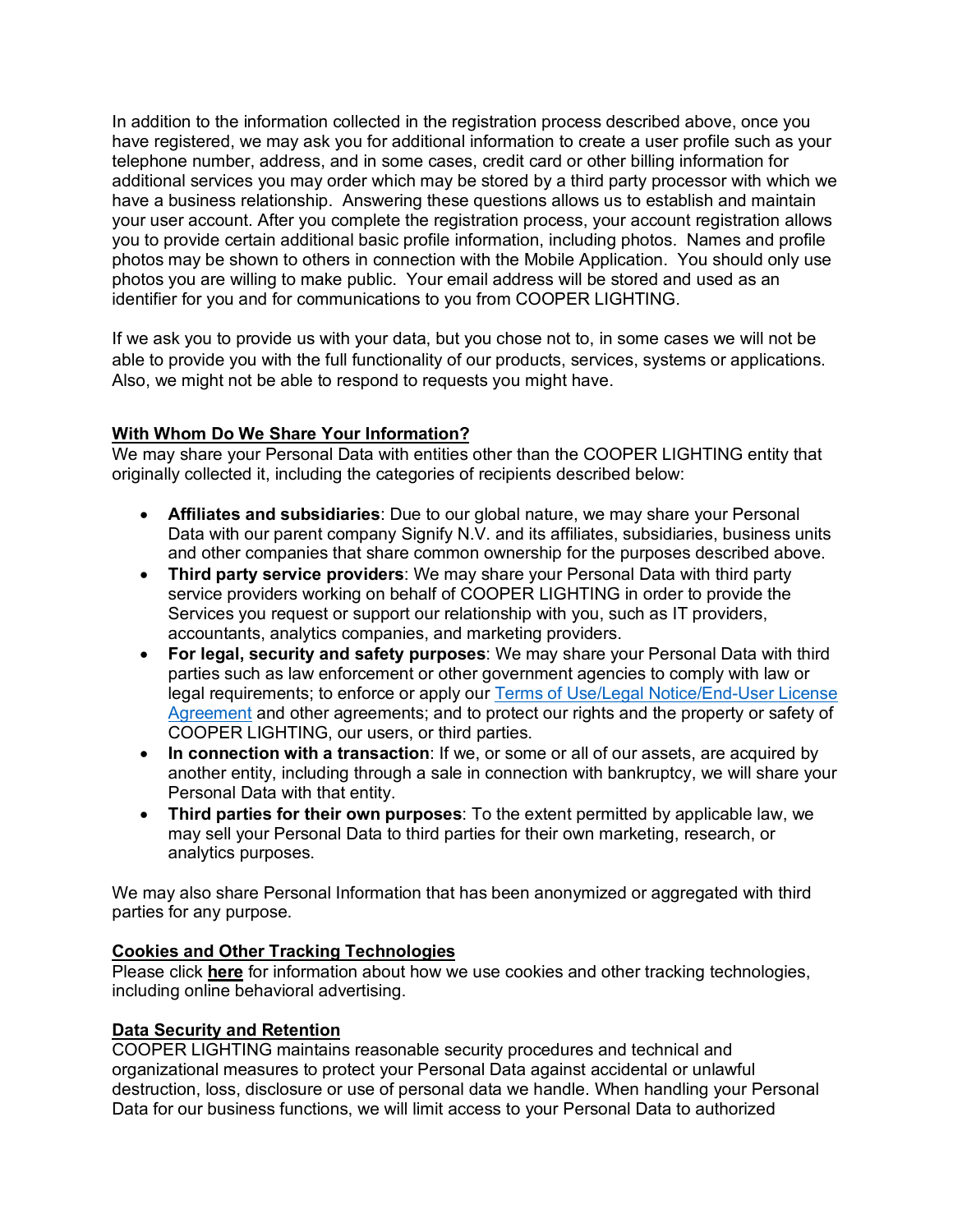persons and trusted third parties who have a reasonable need to know the information in order to perform our Services who are bound by confidentiality obligations. While COOPER LIGHTING takes the issue of protecting your Personal Data seriously, you should exercise discretion in what information you disclose and/or transmit through the Services. COOPER LIGHTING cannot guarantee that information sent over the Internet is fully secure, and therefore the transmitted information may be intercepted by others before it reaches us. COOPER LIGHTING is not responsible for the security of information sent over the Internet. If you are concerned about sending information to us over the Internet, please send the information by mail or call us to make other arrangements. If you have reason to think that your interaction with us is no longer secure or your Personal Data is no longer being processed in a secure manner, please reach out to our Central [Privacy Office](#page-5-1) immediately as described below.

COOPER LIGHTING retains Personal Data only for as long as necessary to fulfill the stated purpose for which the Personal Data was collected or otherwise processed, and thereafter only for legitimate legal or business purposes. These may include retention periods that are: (i) mandated by law, contract or similar obligations applicable to COOPER LIGHTING's business operations; (ii) for preserving, resolving, defending or enforcing our legal/contractual rights; or (iii) needed to maintain adequate and accurate business and financial records. We will delete Personal Data when the respective purpose for its use is complete and no legal obligation to retain such data exists. The criteria used to determine our retention periods include:

- How long is the data needed to provide you with our products or services or to operate our business?
- Do you have an account with us? In this case, we will keep your data while your account is active or for as long as needed to provide the services to you.
- Are we subject to a legal, contractual, or similar obligation to retain your data? Examples can include mandatory data retention laws in the applicable jurisdiction, government orders to preserve data relevant to an investigation, or data that must be retained for the purposes of litigation, or protection against a possible claim.

## **Children's Privacy**

We do not intentionally collect information from children under the age of 16.

• *Special note to children under the age of 16*: if you are under the age of 16, we advise that you speak with and get your parent or guardian's consent before sharing your data with us.

• *Special note to parents of children under the age of 16*: we recommend you check and monitor your children's use of our products, systems, services, applications (including websites and other digital channels) in order to make sure that your child does not share personal data with us without asking your permission.. If you believe that we have inadvertently collected Personal Data from a child under the age of 16, please contact us at the address below and we will take immediate steps to delete the information.

## **Your Responsibilities**

We would like to remind you that it is your responsibility to ensure, to the best of your knowledge, that the data you provide us with are accurate, complete and up-to-date. Furthermore, if you share with us data of other people, it is your responsibility to collect such data in compliance with local legal requirements. For instance, you should inform such other people, whose data you provide to us, about the content of this Statement and obtain their prior consent.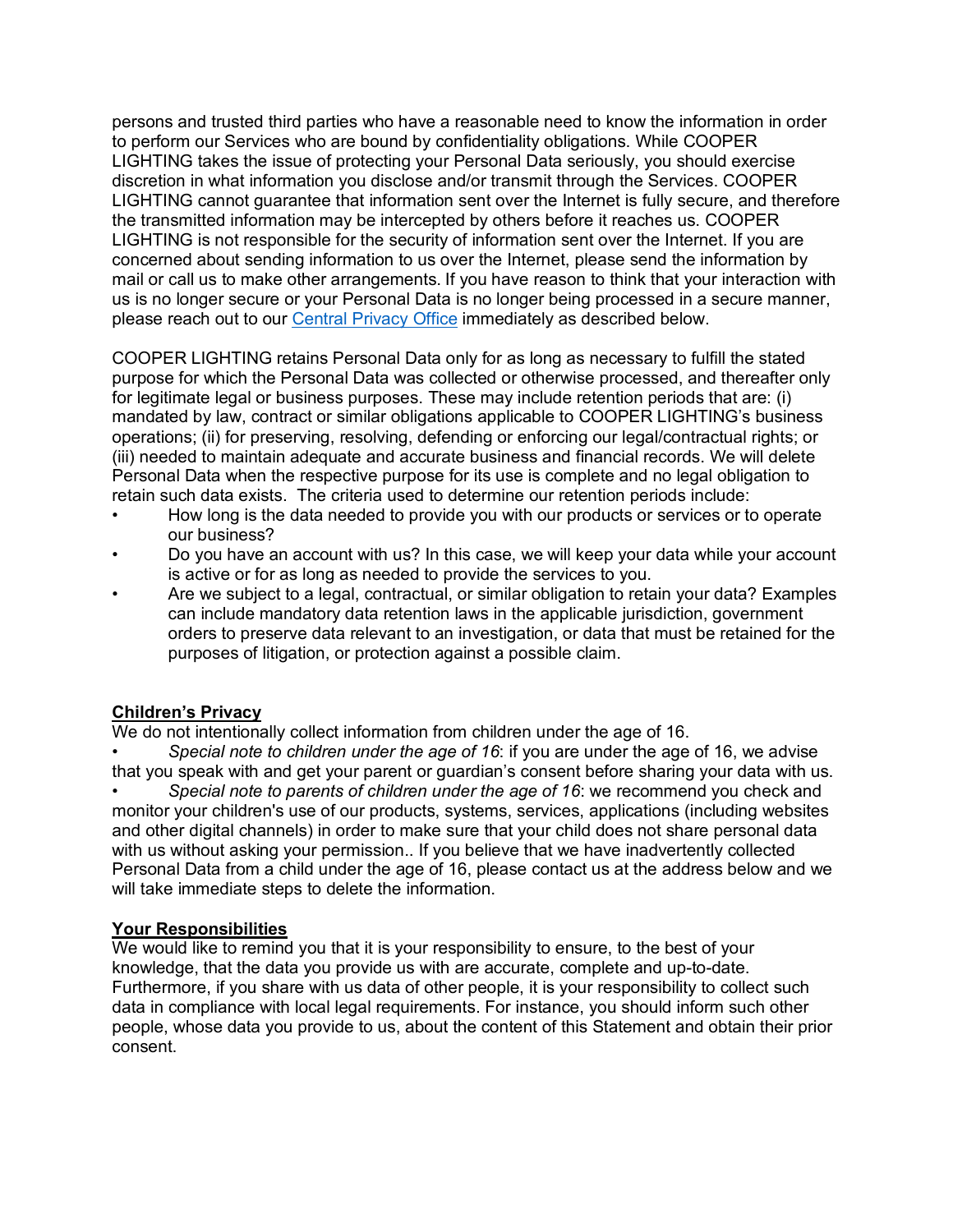## **External Links**

The Services may contain links to external sites or other online services, including those embedded in third party advertisements or sponsor information, that are not controlled by COOPER LIGHTING. We are not responsible for the privacy practices and data collection policies for such third-party services. You should consult the privacy statements of those thirdparty services for details.

## **Terms of Use**

The Terms of Use/Legal Notice/End-User License Agreement for the Services is incorporated by reference into this Statement, and can be found [here.](https://www.cooperlighting.com/content/dam/cooper-lighting/resources/legal-page-assets/legal-docs/light-architect-mobileapp-eula.pdf)

## <span id="page-5-1"></span>**Contact Info/Your Choices**

COOPER LIGHTING aims to provide you with access to your Personal Data. Usually you can autonomously control your data (e.g. by logging in to your account) and update, modify or, if legally possible, delete it. In this case, we strongly encourage you to take control of your Personal Data.

You can always contact our Central Privacy Office if you would like to:

- review, change or delete the Personal Data you have supplied to us (to the extent COOPER LIGHTING is not otherwise permitted or required to keep such data)
- object to certain data processing operations (e.g., opt-out from marketing communications) involving your Personal Data
- receive a copy of your Personal Data (in a common machine-readable format, to the extent it is required by applicable law);
- ask us any other questions related to the protection of your Personal Data by COOPER LIGHTING

For any questions or reasonable inquiry related to the protection of your Personal Data or regarding this Statement in general, you can contact our Central Privacy Office:

- Mail: Signify Attn: Privacy Office Herikerbergweg 102, 1101CM Amsterdam Zuid Oost, The Netherlands; or
- Online: Signify Privacy Center, ["Privacy request"](https://www.signify.com/global/privacy/privacy-request) section, or
- Email: [privacy@cooperlighting.com](mailto:privacy@cooperlighting.com)

To opt-out of receiving promotional email messages from us, please click on the "Unsubscribe" link contained at the bottom of each email or by contacting us using the information above.

# <span id="page-5-0"></span>**California Privacy Disclosures Section**

The California Consumer Privacy Act ('CCPA') provides California resident consumers with specific rights regarding their personal information. In addition to the above, this section describes your CCPA rights and explains how to exercise those rights.

The following is not applicable to de-identified or aggregated personal information or data publicly available.

#### **Information We Collect**

In the execution of our services and/or when using our Mobile Application we collect information that identifies, relates to, describes, references, is capable of being associated with, or could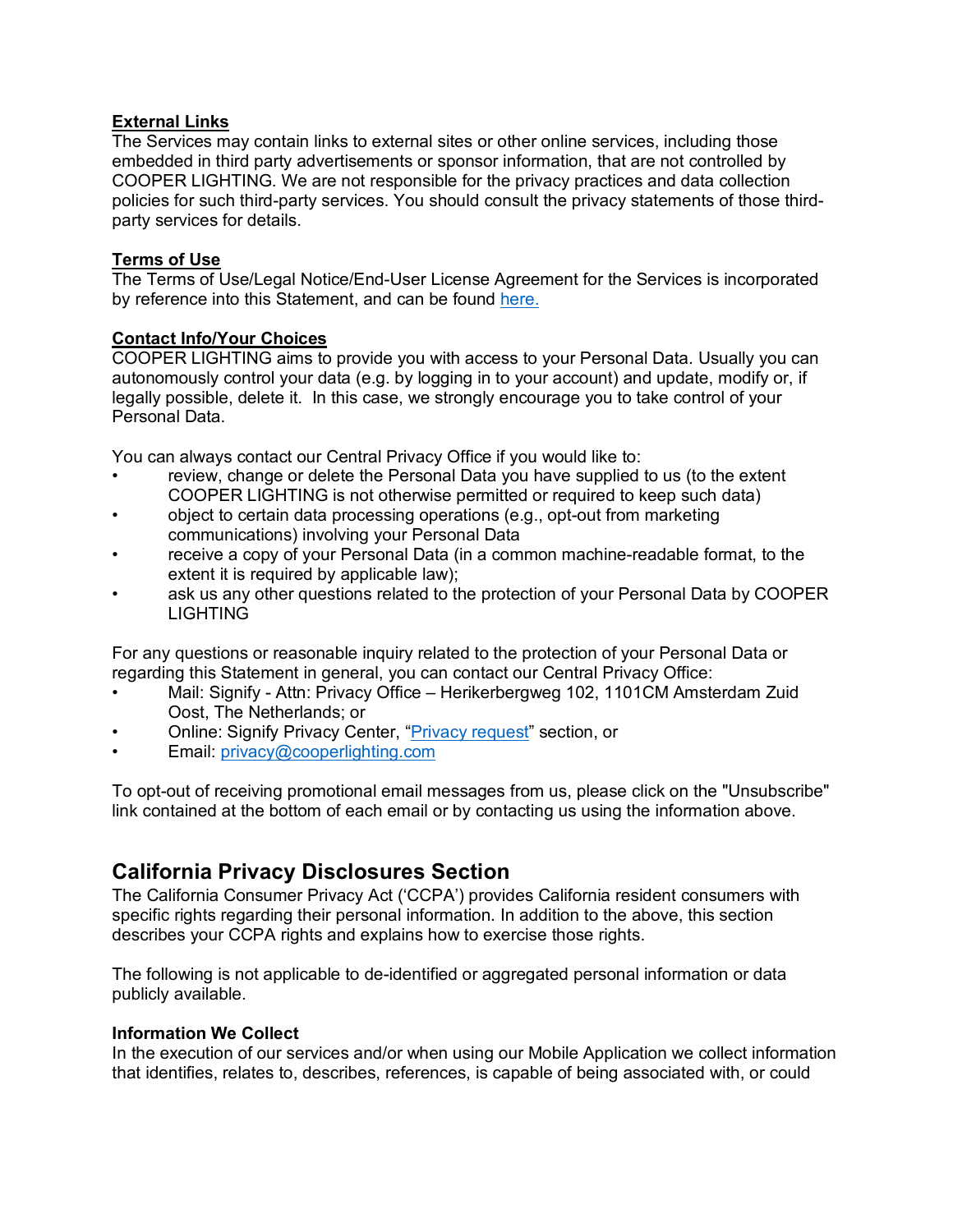reasonably be linked, directly or indirectly, with a particular consumer or device (defined as **"data"**).

| <b>Category</b>                                                                                                                                | <b>Examples</b>                                                                                                                                                                                                                                                                                                                                                                                                                                                                                                                   | <b>Collected</b> |
|------------------------------------------------------------------------------------------------------------------------------------------------|-----------------------------------------------------------------------------------------------------------------------------------------------------------------------------------------------------------------------------------------------------------------------------------------------------------------------------------------------------------------------------------------------------------------------------------------------------------------------------------------------------------------------------------|------------------|
| A. Identifiers.                                                                                                                                | A real name, alias, postal address, unique personal<br>identifier, online identifier, Internet Protocol address,<br>email address, account name, Social Security number,<br>driver's license number, passport number, or other<br>similar identifiers.                                                                                                                                                                                                                                                                            | <b>YES</b>       |
| <b>B.Personal</b><br>information<br>categories listed<br>in the California<br>Customer<br>Records statute<br>(Cal. Civ. Code §<br>1798.80(e)). | A name, signature, Social Security number, physical<br>characteristics or description, address, telephone<br>number, passport number, driver's license or state<br>identification card number, insurance policy number,<br>education, employment, employment history, bank<br>account number, credit card number, debit card<br>number, or any other financial information, medical<br>information, or health insurance information.<br>Some personal information included in this category<br>may overlap with other categories. | <b>YES</b>       |
| C.Protected<br>classification<br>characteristics<br>under California<br>or federal law.                                                        | Age (40 years or older), race, color, ancestry, national<br>origin, citizenship, religion or creed, marital status,<br>medical condition, physical or mental disability, sex<br>(including gender, gender identity, gender expression,<br>pregnancy or childbirth and related medical<br>conditions), sexual orientation, veteran or military<br>status, genetic information (including familial genetic<br>information).                                                                                                         | <b>YES</b>       |
| D.Commercial<br>information.                                                                                                                   | Records of personal property, products or services<br>purchased, obtained, or considered, or other<br>purchasing or consuming histories or tendencies.                                                                                                                                                                                                                                                                                                                                                                            | <b>YES</b>       |
| E.Biometric<br>information.                                                                                                                    | Genetic, physiological, behavioral, and biological<br>characteristics, or activity patterns used to extract a<br>template or other identifier or identifying information,<br>such as, fingerprints, faceprints, and voiceprints, iris or<br>retina scans, keystroke, gait, or other physical<br>patterns, and sleep, health, or exercise data.                                                                                                                                                                                    | <b>NO</b>        |
| F. Internet or<br>other similar<br>network activity.                                                                                           | Browsing history, search history, information on a<br>consumer's interaction with a website, application, or<br>advertisement.                                                                                                                                                                                                                                                                                                                                                                                                    | <b>YES</b>       |
| G. Geolocation<br>data.                                                                                                                        | Physical location or movements.                                                                                                                                                                                                                                                                                                                                                                                                                                                                                                   | <b>YES</b>       |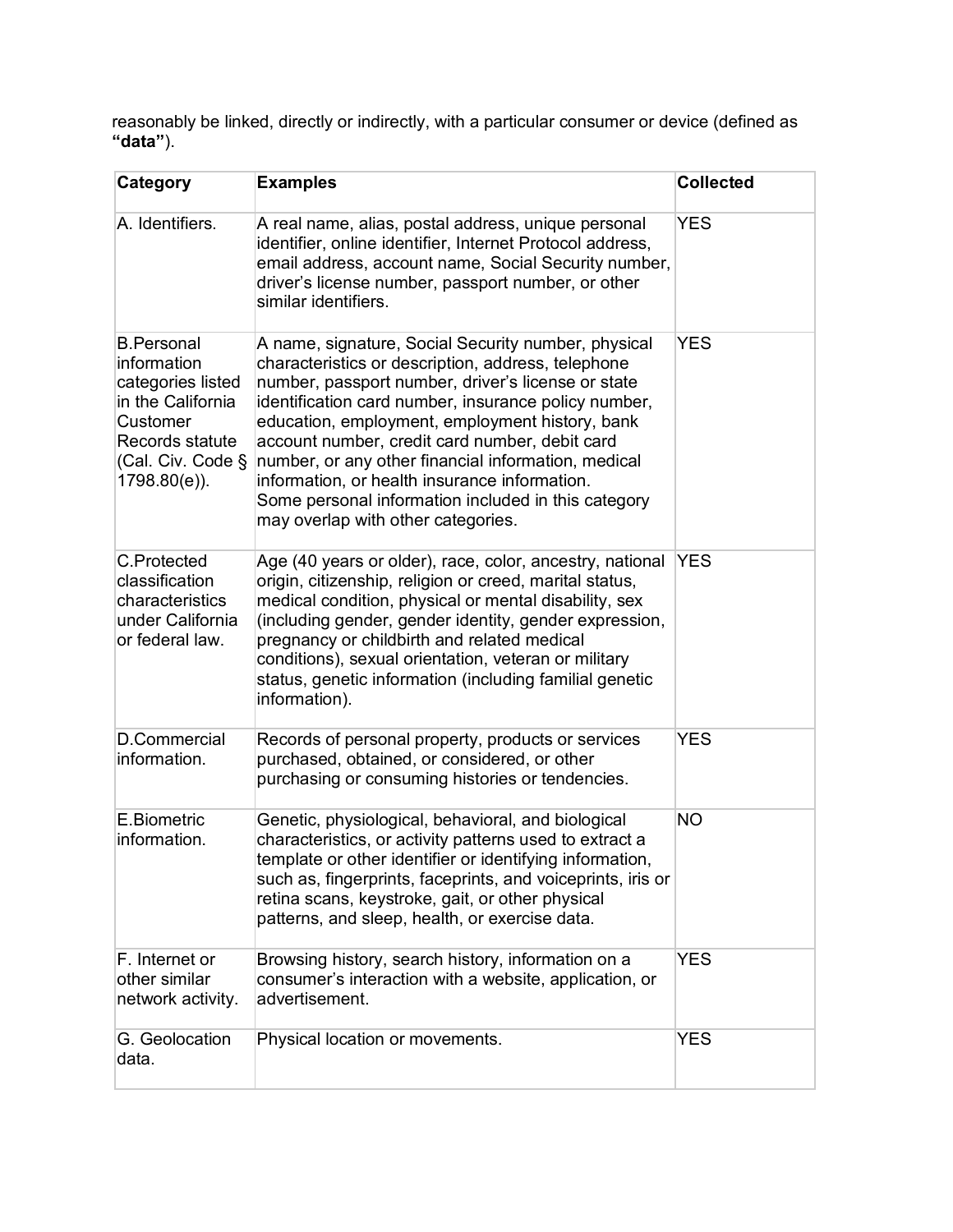|                                                                                                                                                                  | H. Sensory data. Audio, electronic, visual, thermal, olfactory, or similar<br>information.                                                                                                                                                                                                        | <b>YES</b> |
|------------------------------------------------------------------------------------------------------------------------------------------------------------------|---------------------------------------------------------------------------------------------------------------------------------------------------------------------------------------------------------------------------------------------------------------------------------------------------|------------|
| employment-<br>related<br>information.                                                                                                                           | I. Professional or Current or past job history or performance evaluations. NO                                                                                                                                                                                                                     |            |
| J. Non-public<br>education<br>information (per<br>the Family<br>Educational<br>Rights and<br>Privacy Act (20<br>U.S.C. Section<br>1232g, 34 C.F.R.<br>Part 99)). | Education records directly related to a student<br>maintained by an educational institution or party acting<br>on its behalf, such as grades, transcripts, class lists,<br>student schedules, student identification codes,<br>student financial information, or student disciplinary<br>records. | ΝO         |
| K. Inferences<br>drawn from other<br>personal<br>information.                                                                                                    | Profile reflecting a person's preferences,<br>characteristics, psychological trends, predispositions,<br>behavior, attitudes, intelligence, abilities, and<br>aptitudes.                                                                                                                          | <b>YES</b> |

We disclose your data for a business purpose to the following categories of third parties:

- Group companies.
- Service providers.

• Third parties to whom you or your agents authorize us to disclose your Personal Data in connection with products or services we provide to you.

## **Data from Children**

We do not intentionally collect information from children under the age of sixteen (16) years as we do not offer services to them. Parents who set up a profile holding information about children under the age of sixteen (16) years can only do so by granting parental consent, which consent choices can be changed by the adults in the family. We do not direct services to children under the age of eighteen (18) years old. As a result, thereof we do not knowingly process data or information from children under eighteen (18) years old.

## **Do Not Sell**

We do not respond to "Do Not Sell" requests as we do not track your data across third party websites, nor do we sell your data to third parties to provide targeted advertising. Nonetheless, we aim to make your online experience and interaction with our websites as informative, relevant and supportive as possible. One way of achieving this is to use cookies or similar techniques, which store information about your visit to our site on your computer. For more information on how we use cookies and other tracking technologies, read our Cookie Notice (see section "Cookies and Other Tracking Technologies")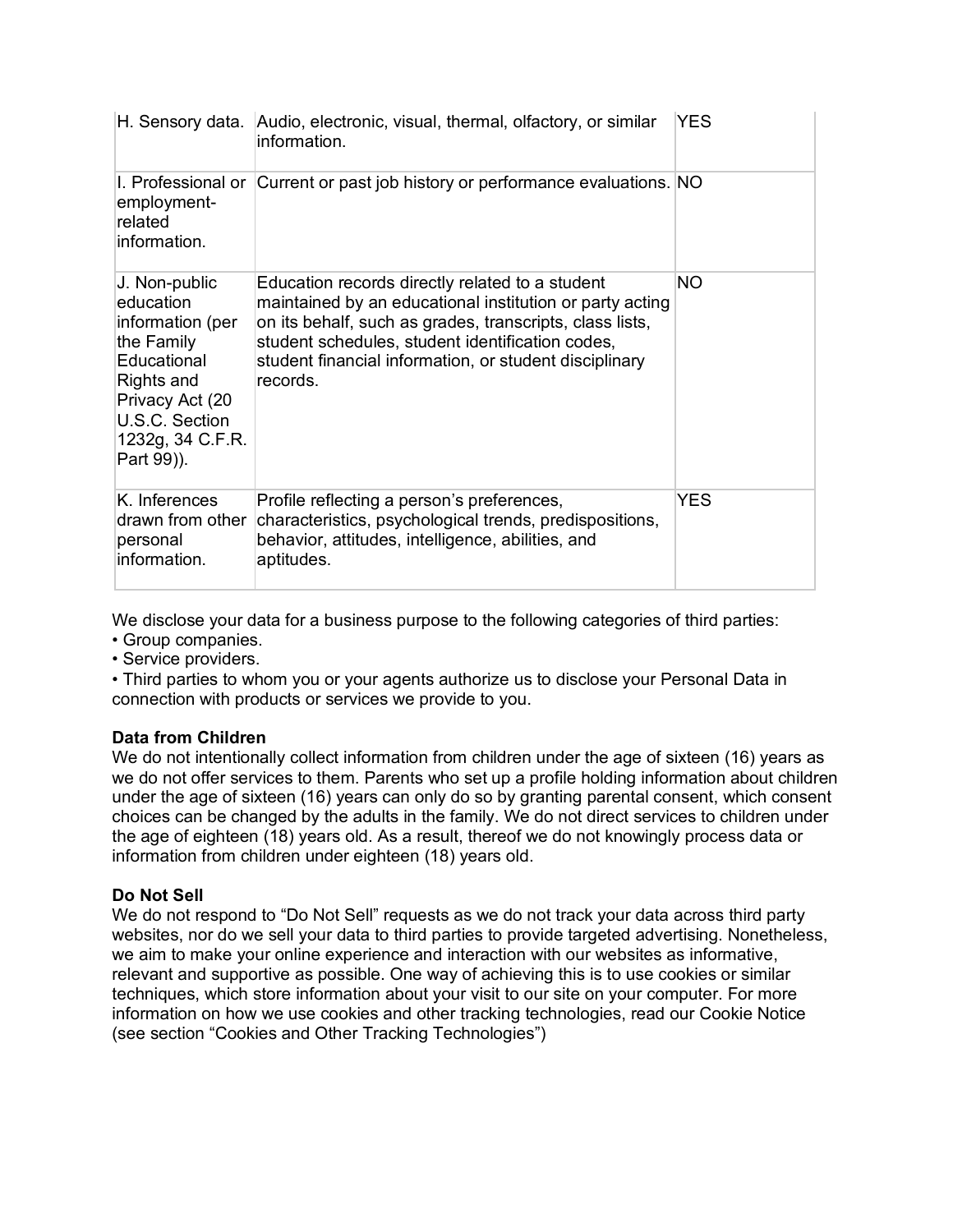#### **Your Rights**

"Right to Know": You have the right to request that we disclose to you what personal information of yours that we collect, use, and/or disclose.

"Right to Delete:" You have the right to request the deletion of your personal information collected or maintained by us.

If you have questions about the foregoing or how to execute your Right to Know and/or Right to Delete in our State or specifically with regard to categories and specific pieces of data processed, categories of sources from which your data is collected by us, categories of third parties with whom we share your data in the preceding 12 months of its collection and the business or commercial purpose for collecting please contact our Central Privacy Office (see section "Contact Info/Your Choices").

If we cannot verify your identity (or an authorized agent acting on your behalf), we have the right to deny requests. While verifying your identity we shall generally avoid requesting additional information from you for purposes of verification. If, however, we cannot verify your identity from the information already maintained by us, we may request additional information from you, which shall only be used for the purposes of verifying your identity while you are seeking to exercise your rights under the CCPA, and for security or fraud-prevention purposes. We shall delete any new personal information collected for the purposes of verification as soon as practical after processing your request, except as required to comply with applicable legislation.

An "authorized agent" means a natural person or a business entity registered with the Secretary of State that you as a consumer have authorized to act on your behalf, conditioned you have:

- 1. Provided the authorized agent written permission to do so and we could verify this; and
- 2, Verified your own identity directly with the business.

Subsection 1 does not apply when you have provided the authorized agent with a valid power of attorney.

We endeavor to timely respond to a verifiable individual, free of charge and in a portable format unless it is excessive, repetitive or material unfounded. If we require more time, we will inform you of the reason thereof and extension period in writing.

#### **Non-Discrimination**

We will not discriminate against you for exercising your rights under the CCPA. Unless permitted by applicable regulations, we will not charge different prices or rates, deny products or services, provide different products or services or level of quality and/or suggest you may receive the foregoing mentioned.

However, we may offer you certain financial incentives permitted by the CCPA that can result in different prices, rates, or quality levels. Any CCPA-permitted financial incentive we offer will reasonably relate to your data's value and contain written terms that describe the program's material aspects. Participation in a financial incentive program requires your prior opt in consent, which you may revoke at any time.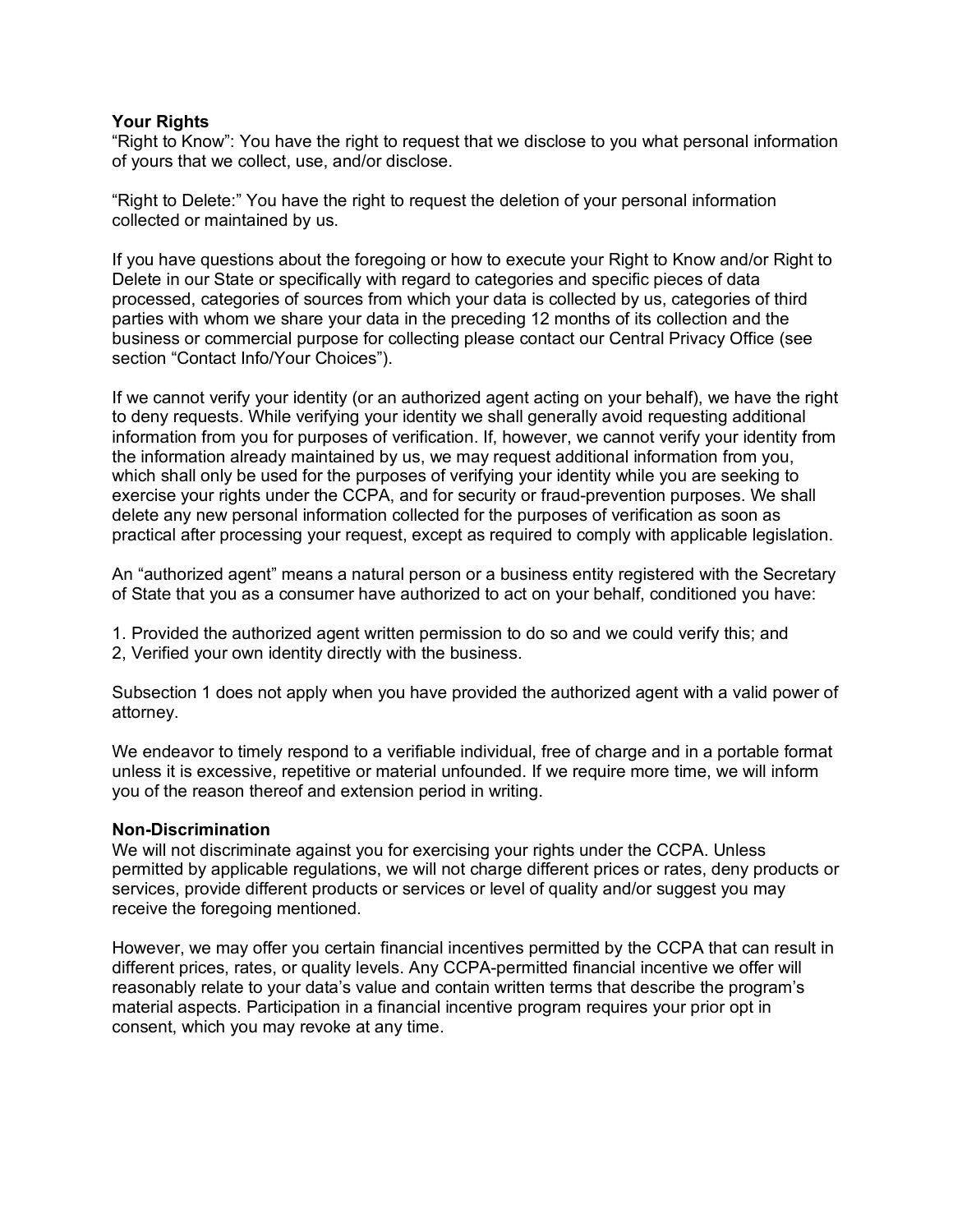# <span id="page-9-0"></span>**EEA Section**

This section applies if you are an EEA data subject. In the event of a conflict between information in this section and the rest of the Statement, this EEA Section will govern.

Our legal basis for collecting and using the Personal Data as data controllers will depend on the Personal Data concerned and the specific context in which we collect it. In many cases, we will process Personal Data about you using the following legal basis:

- Legitimate interest we process Personal Data to meet our legitimate business interests, such as to develop and improve our solutions, support our sales and business operations, and secure our systems, facilities and personnel.
- Legal obligation we process Personal Data to comply with applicable laws and regulations.
- Performance of Agreement we process Personal Data in order to perform or fulfill our obligations under an agreement with you or the entity with which you are affiliated.
- Consent We may process your Personal Data based on consent. For example, if we want to send you a marketing communication, we will seek your consent. You may withdraw your consent at any time by contacting us at the information in the "Contact Us" Section above.

# **International Transfers of Your Personal Data**

By using the Mobile Application or providing Personal Data to COOPER LIGHTING, your Personal Data may be transferred to the United States where COOPER LIGHTING is located. If you are not a resident of the United States, your country's laws governing data collection and use may differ from those in the United States. For example, the data protection laws of the United States have not been found by the European Commission to provide the same level of protection as EU data protection law. Transfers to countries outside the European Economic Area ("EEA") take place using an acceptable data transfer mechanism, such as the EU-U.S. Privacy Shield, the EU Standard Contractual Clauses, Binding Corporate Rules, approved Codes of Conduct and Certifications, or on the basis of permissible statutory derogations. Please contact our Central Privacy Office (you will find the contact details in the section "Contact info/Your Choices?")., if you want to receive further information or, where available, a copy of the relevant data transfer mechanism.

## **Your EEA Privacy Rights**

If you are using the Mobile Application from the EEA or where EEA data protection laws apply, with certain legal exceptions and limitations, you may exercise the following rights regarding your Personal Data:

**Access**. You have the right to confirm with us if your Personal Data is being processed and certain other information about that processing.

**Rectification**. You have the right to request the rectification of inaccurate Personal Data and to have incomplete data completed.

**Objection**. You have the right to object to the processing of your Personal Data for compelling and legitimate reasons. In addition, you have the right to object at any time if your Personal Data is processed for direct marketing purposes.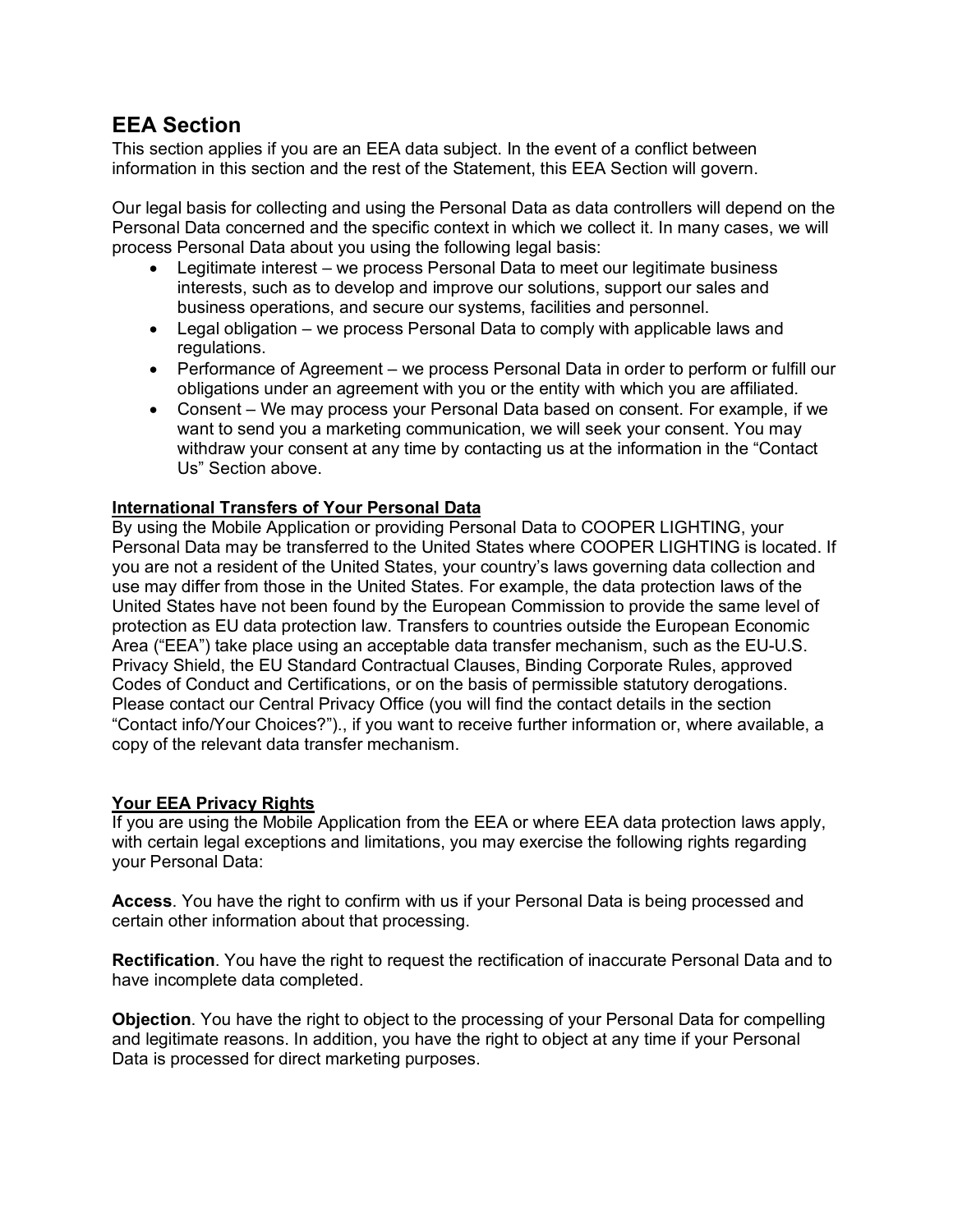**Portability**. You may receive Personal Data that you have provided to us in a structured, commonly used and machine-readable format and have the right to transmit that data to others.

**Restriction**. You may request to restrict processing of your Personal Data.

**Erasure**. You may request to erase your Personal Data.

**Right to lodge a complaint**. You also have the right to lodge a complaint with a supervisory authority, in particular in the EU Member State of your residence.

**Right to refuse or withdraw consent.** Please note that in case we ask for your consent to certain processing, you are free to refuse to give consent and you can withdraw your consent at any time without any adverse negative consequences. The lawfulness of any processing of your Personal Data that occurred prior to the withdrawal of your consent will not be affected.

## **Right not to be subject to automatic decision-making, including profiling**.

If you have questions about exercising any of your rights or whether they apply to a particular processing activity, you may contact us via our [Central Privacy Office.](#page-5-1)

## <span id="page-10-0"></span>**How We Use Cookies and Automatic Data Collection Tools**

When you access the Mobile Application or Services, open an e-mail marketing communication or download a COOPER LIGHTING mobile application, we or our third-party service provider may collect information through the use of a "cookie" or other device recognition technology. These tools send a small file to your browser that is unique to you and can only be read by our or our third-party service providers' web servers. These files provide information that helps us customize your experience on our websites or mobile application and provide relevant advertising to you.

## **Types of Cookies We Use**

We or our third-party service providers may use cookies or similar tools to collect information about your and other visitor's browsing behavior such as IP address, type of browser used, domain name and pages visited or mobile application usage. This information is used to learn about the usage and effectiveness of our web properties in order to improve how our Mobile Application or Services works and for advertising purposes. These cookies are session and persistent cookies. Some cookies may be used to track you across devices.

Specifically, we use the following cookies and tools:

| <b>Purpose</b>                                                                                                                                           | Provider/Type                                      |
|----------------------------------------------------------------------------------------------------------------------------------------------------------|----------------------------------------------------|
| Capture web metrics such as how often users<br>visit this Site, what pages they visit when they<br>do so, and what site referred a user to this<br>Site. | <b>Google Analytics, see Google Privacy Policy</b> |
| Retargeting                                                                                                                                              |                                                    |